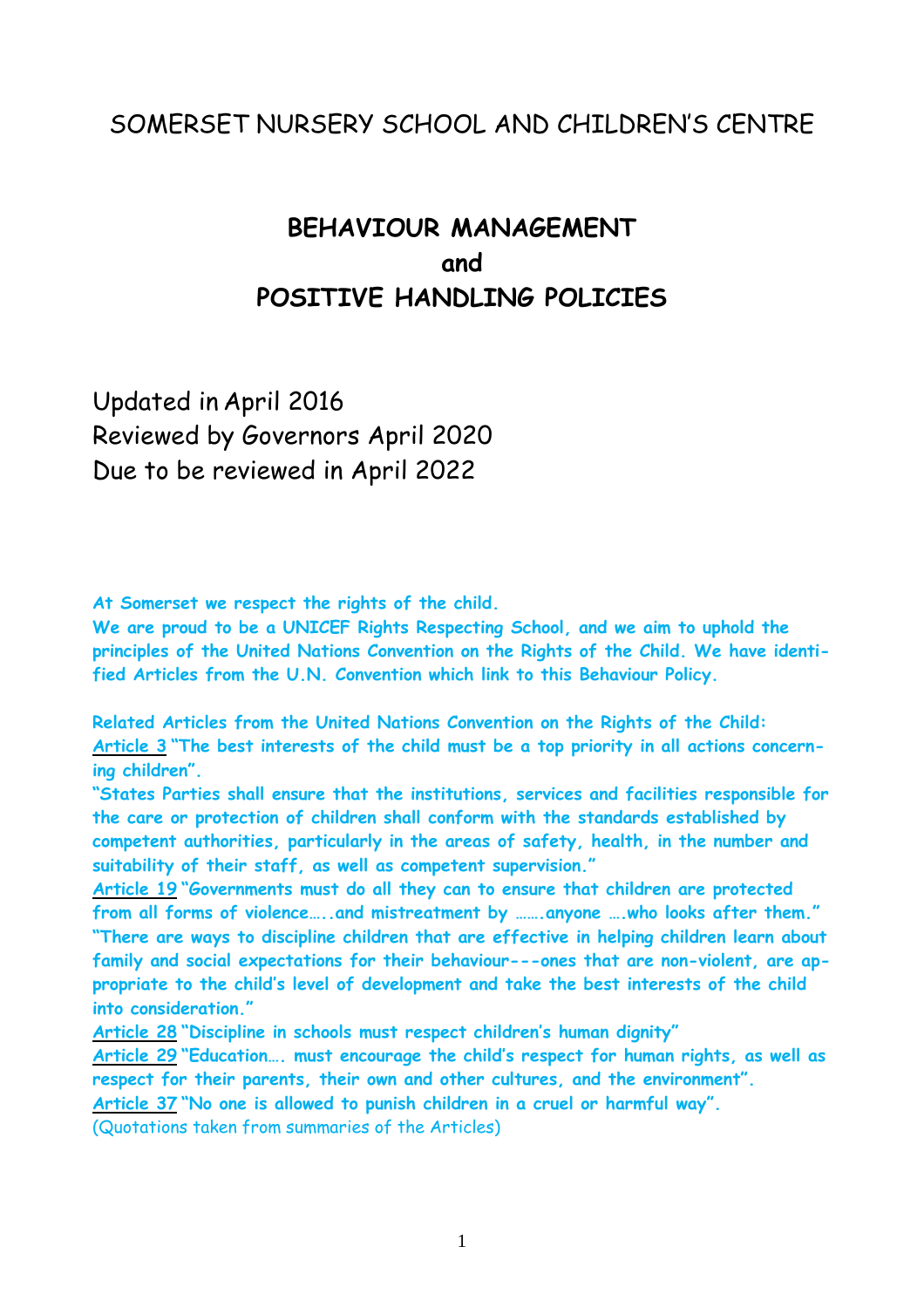# We believe that:

Children's behaviour is an expression and reflection of their experience, including their encounters with adults and other children. We believe that children learn good behaviour and respect through positive role models and need to be guided in that learning by sensitive supportive adults.

Children should be allowed to develop in an environment which is safe but stimulating, and gives freedom to experiment and take risks. **(Article 3)**

It is our responsibility as adults working with young children to be aware of children's behaviour, to ensure their safety, and to use all our resources to understand the processes that result in that behaviour.

Where behaviour is particularly challenging, e.g. when others, or the child him/herself, are at risk of harm, or a lack of respect is consistently shown, we need to consider how we can intervene in a way which supports the child's social and emotional development. We need to offer a considered, consistent approach, working with parents or carers to provide a united, supportive, rewarding strategy. **(Article 29)**

Observation is the key to understanding and it is our policy to carefully observe and record children's behaviour and learning. In this way we can learn about the factors that can affect behaviour, such as tiredness, hunger, emotional distress, fear, interruption of deeply involving play.

We need to recognise that we may need to change our own behaviour, e.g. by changing the physical environment to remove obstacles, to give warning before it is time to clear away an activity, by phrasing requests so that the child understands the reasons for them.

As adults working with young children we need to understand how developmental phases can affect behaviour, and ensure that our expectations are appropriate.

**We seek to help children to change their own behaviour, in order to improve their quality of life and learning rather than to make life easier for ourselves.**

## Bullying

The term bullying cannot be applied to all unacceptable behaviour from young children. "Bullying" describes any behaviour which is **deliberately** intended to hurt, intimidate, frighten, harm or exclude others, carried out in a systematic way. A pattern of bullying can emerge at a very young age. While we recognise that bullying is a particular behaviour, our approach to intervention is the same as that taken to other kinds of unacceptable behaviour, and underpinned by the same principles.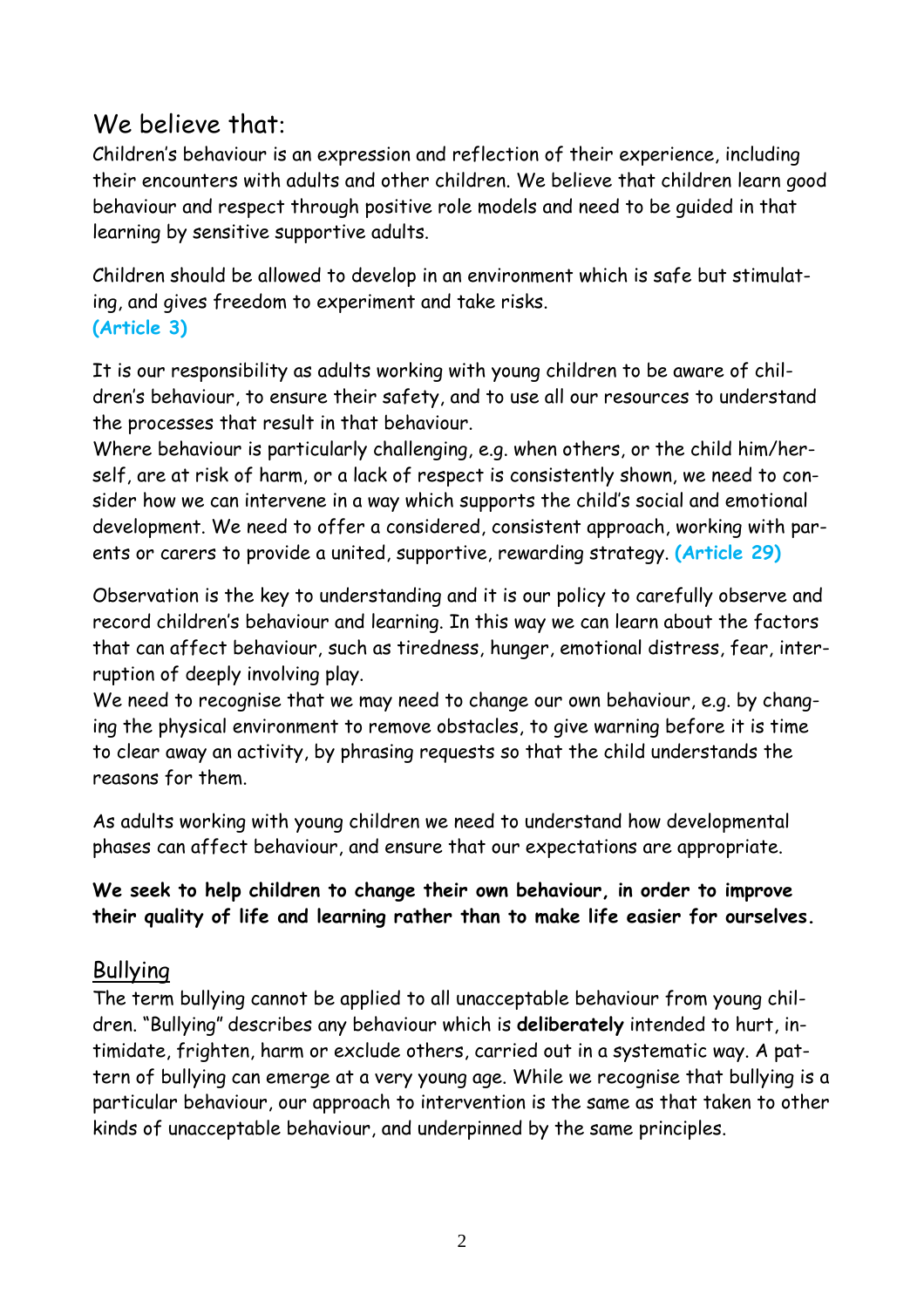## Intervention

If a child's behaviour is causing concern:

- **EXECT** We will gather together all the information that we have including observations, records and information from parents/carers to try to understand the causes of the behaviour.
- We will meet with parents/carers to exchange ideas and discuss possible interventions.
- We will consider the possibility of unidentified special needs which need to be addressed (e.g. checking for health problems, developmental checks).
- We will observe carefully to try to identify triggers resulting in the unwanted behaviour.
- We will develop a plan of action with the parents/carers which will reinforce positive behaviour, provide strong models of positive behaviour, and provide a consistent approach to behaviour.
- If circumstances at home seem to be resulting in behaviour that challenges us we will discuss with parents/carers how things can be improved and offer routes for support if possible, e.g. a referral to the Education Welfare Officer.
- We will consider ways of avoiding triggers, and try to intervene by distracting the child before the unwanted behaviour is triggered (e.g. making suggestions for cooperative play with bricks before the child resents intrusion from other children, giving plenty of warning before a change of activity).
- **In the case when a child causes 'harm' to another child, we will help them recognise the impact of their behaviour by exploring causative factors behind the incident for both children.**
- . We will intervene to prevent a child being harmed by another child's behaviour. **(Article 19)**
- We will give reassurance to any child who is distressed or hurt by another child's behaviour.
- We will support the child to begin to self-regulate and BE MOTIVATED THEM-SELVES to behave with consideration. Encouraging this by recognizing and describing the good behaviour and it's consequence.

## **Physical Intervention**

See policy on Positive Handling and Physical Intervention (attached)

We will only intervene physically to manage a child's behaviour if it is necessary to prevent injury or damage. We act in accordance with the Authority's "Guidelines for Positive Behavioural and Physical Intervention".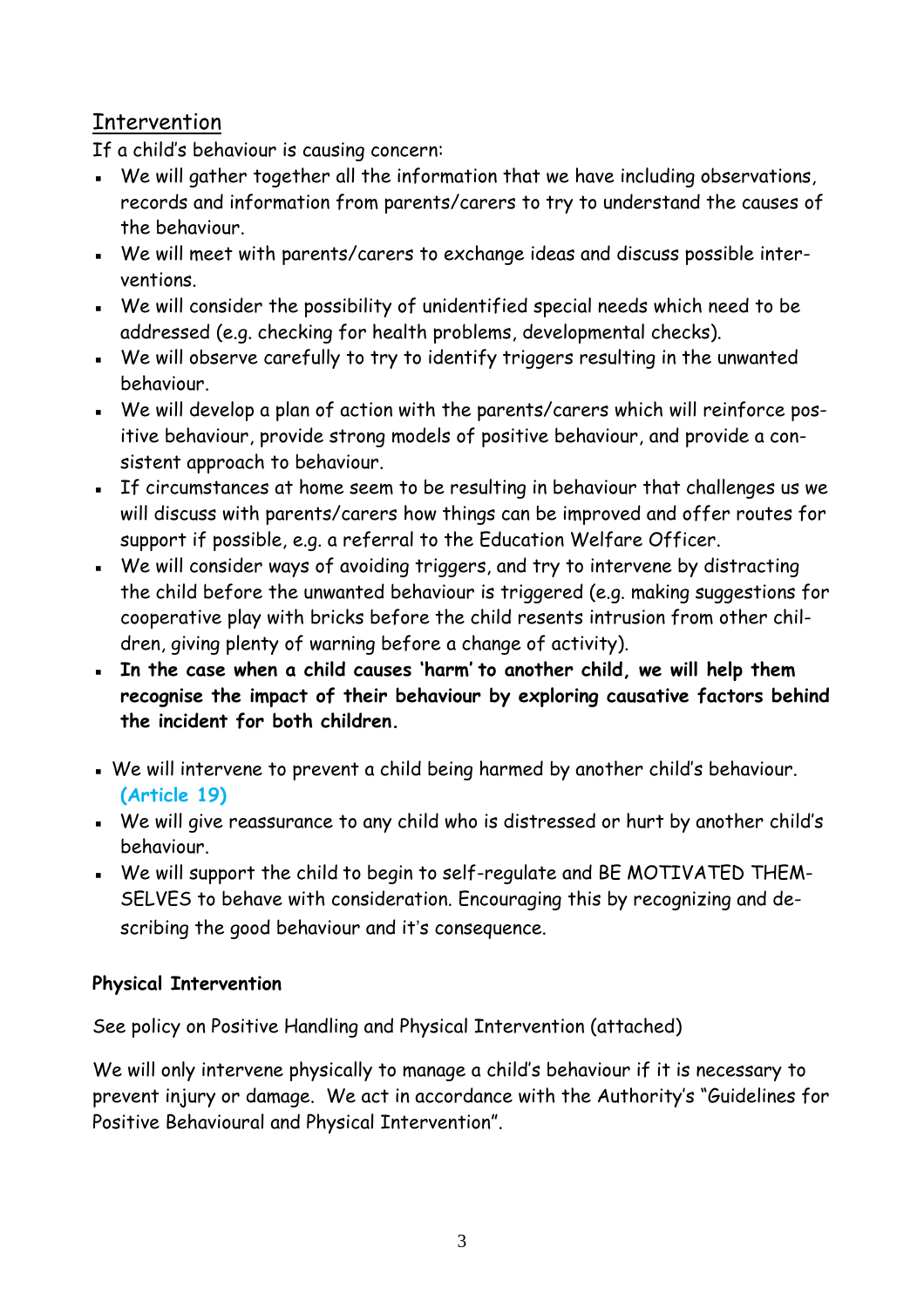Care must be taken at all times to ensure that any physical contact is welcome, and does not give cultural offence or apprehension of harm.

Staff at Somerset work as a team and will support each other in management of challenging behaviour. Staff experiencing difficulties should discuss them with their line manager.

Any incident involving physical intervention by staff must be recorded (see Wandsworth Guidelines)

## Rewards

'Intrinsic' (Of itself- by or in itself, rather than because of its associations or consequences) rewards through learning and the child's experience are promoted. Teachers are therefore encouraged to use 'descriptive' praise rather than 'evaluative' praise, i.e. describe and clarify rather than examine and judge, e.g. when a child creates a painting an instinctive response by and adult could be "I like your painting, it's wonderful". While this could be a genuine response, nevertheless it could lead to the child doing things to please the adult. We want children to be proud of their achievements, not because it pleases the adult, but because it pleases them.

We will consider using rewards, as a tool to reinforce learning. When used it will be as part an IEP. They will be appropriate (not all children respond to the same rewards), consistent (given every time the appropriate behaviour is demonstrated, immediately), and must be very clear to the child. A poorly managed reward system can be counter-productive. A tangible reward should always be paired with 'descriptive' praise, so the child build an understanding of the desired learning.

## Punishment

Punishment can have a damaging effect on our relationship with a child. Teaching about behaviour should be positive, aimed at helping the child to learn, and not about our own responses to a behaviour. Sometimes a child may need to be removed from a situation in order to keep them, or the other children safe. We do not use physical punishment, or threaten any punishment which could harm the child's well-being. **(Article 19, 28, 37)**

Contacts for Advice: [www.kidscape.org.uk](http://www.kidscape.org.uk/) [www.antibullying.net](http://www.antibullying.net/) www.parentscentre.gov.u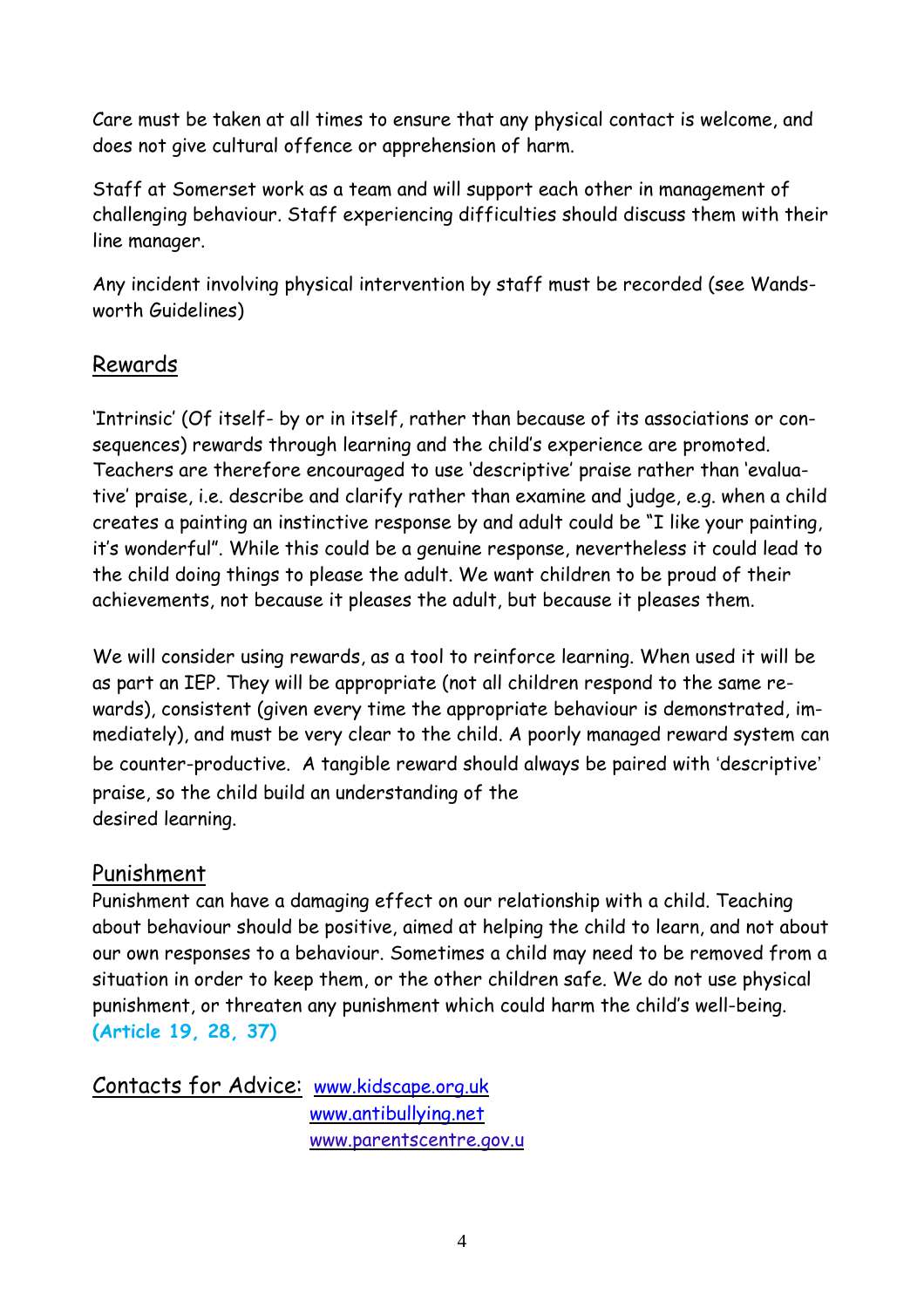## **Policy for Positive Handling and Physical Intervention**

## Legal Background:

(from "Policy and Procedure on the Use of Control and Restraint by Staff" [Wandsworth,2002])

The LEA policy is based on the Education Act 1997 (Section 4) which was constituted by adding Section 550A to the Education Act 1996 and additional guidance circulated by the DfEE in April 2001. It is recommended that schools use this policy as a basis to either draw up or update their own policy and that the policy is formally adopted by the Governing Body.

This Section restates the principles derived from common law and statute which have, in the past been misunderstood. For example there is a common misconception that, since the Children Act 1989, any physical contact with a child is in some way unlawful. This is not true. Where necessary reasonable force can be used to control or restrain pupils. Physical contact with pupils may also be appropriate or necessary in other circumstances (see paragraph 5.8)

Section 550A allows teachers, and other persons who are authorised by the Headteacher to have control or charge of pupils to use such force as is reasonable in all the circumstances to prevent a pupil from doing, or continuing to do, any of the following:

∙ committing a criminal offence (including behaving in a way that would be an offence if the pupil were not under the age of criminal responsibility);

- ∙ injuring themselves or others;
- ∙ causing damage to property (including the pupil's own property);

∙ engaging in any behaviour prejudicial to maintaining good order and discipline at the school or among any of its pupils, whether that behaviour occurs in a classroom during teaching sessions or elsewhere. The provision applies when a teacher, or other authorised person, is on the school premises, and when he/she has lawful control or charge of the pupil concerned elsewhere, e.g. on a field trip or other authorised out of school activity.

#### Corporal Punishment (or threat of it)

The law forbids a teacher to use any degree of physical contact which is deliberately intended to punish a pupil, or which is primarily intended to cause pain or injury or humiliation (Sections 548 to 550 of the 1996 Act).

Any act, or threat of an act, such as hitting, kicking, slapping, punching, poking, prodding, biting, throwing an object, rough handling etc. which causes or threatens harm or the expectation of harm to a user is strictly forbidden and constitutes gross misconduct. Staff indulging in such behaviour render themselves liable to dismissal and the possibility of prosecution.

Under section 93 of the Education and Inspections Act 2006, all school teachers were granted the power to

#### use "reasonable force" in order to:

- Maintain discipline in schools
- Prevent criminal offences from taking place
- Prevent children and others from sustaining injury

In 2011, additions were made to the Education and Inspections Act 2006, making it necessary for all head

teachers to inform parents of cases when reasonable force has been used against their children. It is now a

legal requirement that all incidents are communicated to parents in writing as quickly as possible after the

event.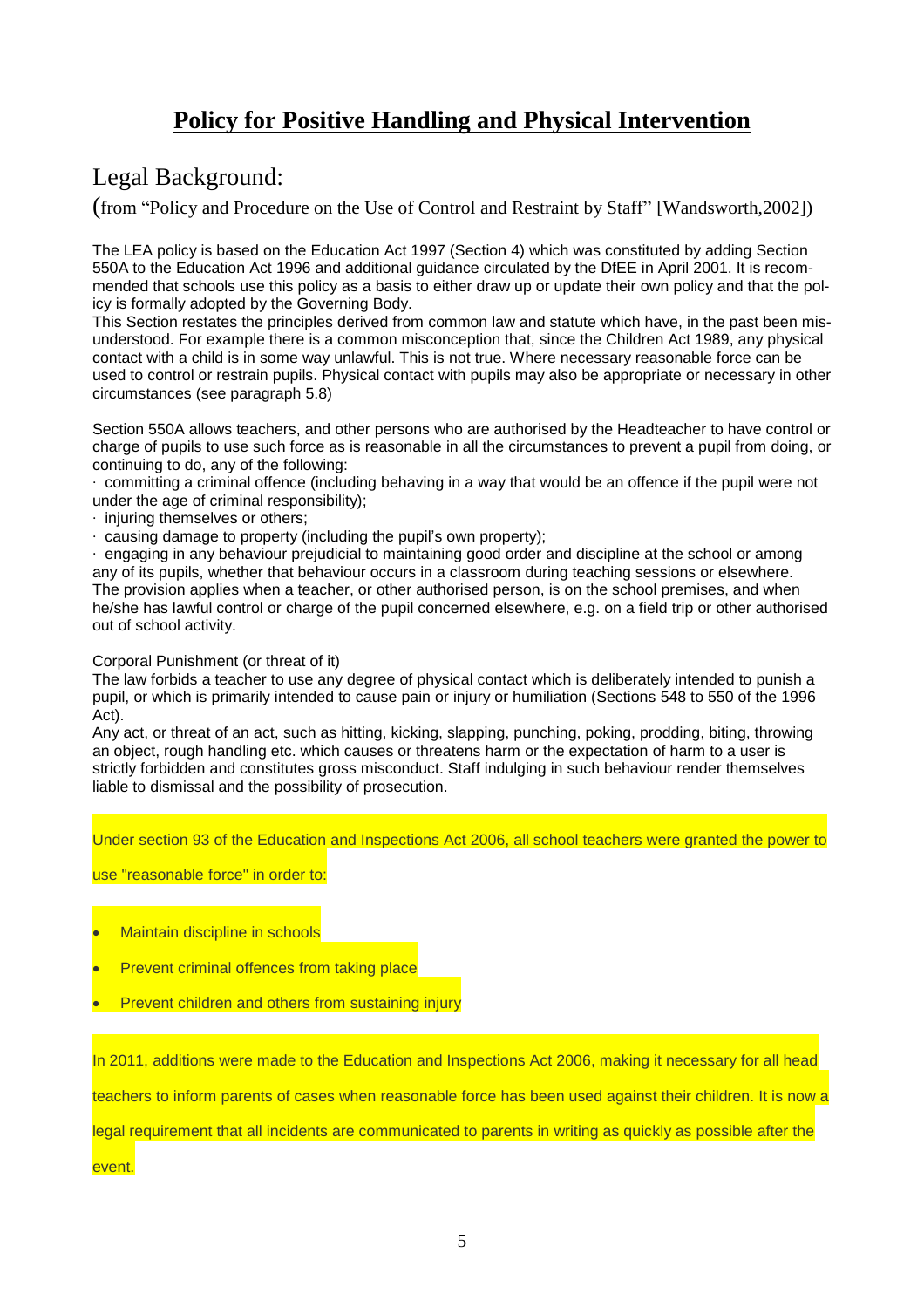### **Normal, Positive Handling of Children:**

We want all children at Somerset to feel secure and valued. Physical contact is a part of our normal interaction with children, and is used so long as it is welcomed by the child and does not give offence culturally, or cause a child any kind of anxiety. Contact which could arouse sexual feelings would be considered as gross misconduct, and would constitute an offence under the law. Some examples of the use of physical contact at Somerset would include:

- A comforting arm around the child if separation from the parent worries them
- A hand-hold
- A guiding hand to steer a child in the right direction
- A brief hug to show approval or praise
- Comfort if the child is hurt or distressed

At all times we would wish to act as a "wise and caring parent". (Wandsworth Guidance)

Where any Physical Intervention has been required we would inform the parent(s) and the reasons this had to be used.

#### **Aims**

- To help children to develop behaviour that is calm, considered and conducive to learning and the establishment of happy relationships with adults and peers.
- To have a shared approach to dealing with behaviour that is difficult to manage.
- To ensure a safe and happy environment for all children and adults.
- We will always aim to maintain the dignity and safety of all concerned.
- We will always aim to help the child to regain self-control through the use of calming dialogue.
- In accordance with our Behaviour Management Policy, we aim for all interactions with children to be positive and to help the child to learn.

### **Using Physical Control or Restraint**

- Physical intervention will only be used to prevent children from injuring themselves or others, from causing damage.
- Any physical force used will be commensurate with the gravity of the situation, and will only be used as a last resort.
- Physical force will never be used in anger. It should always be an act of care and control, not punishment.
- We will try to ensure that any physical intervention is witnessed by another member of staff.
- If a child's behaviour consistently causes concern and needs restraint we will act in accordance with our Behaviour Management Policy to resolve issues and meet the child's needs.

### **Before any physical intervention to restrain a child** we will:

- Attempt to calm the child using a calm, quiet, slow voice
- Offer choices and time for the problem to be resolved
- Attempt to distract the child in potentially dangerous situations
- Use clear verbal instructions and warnings of consequences